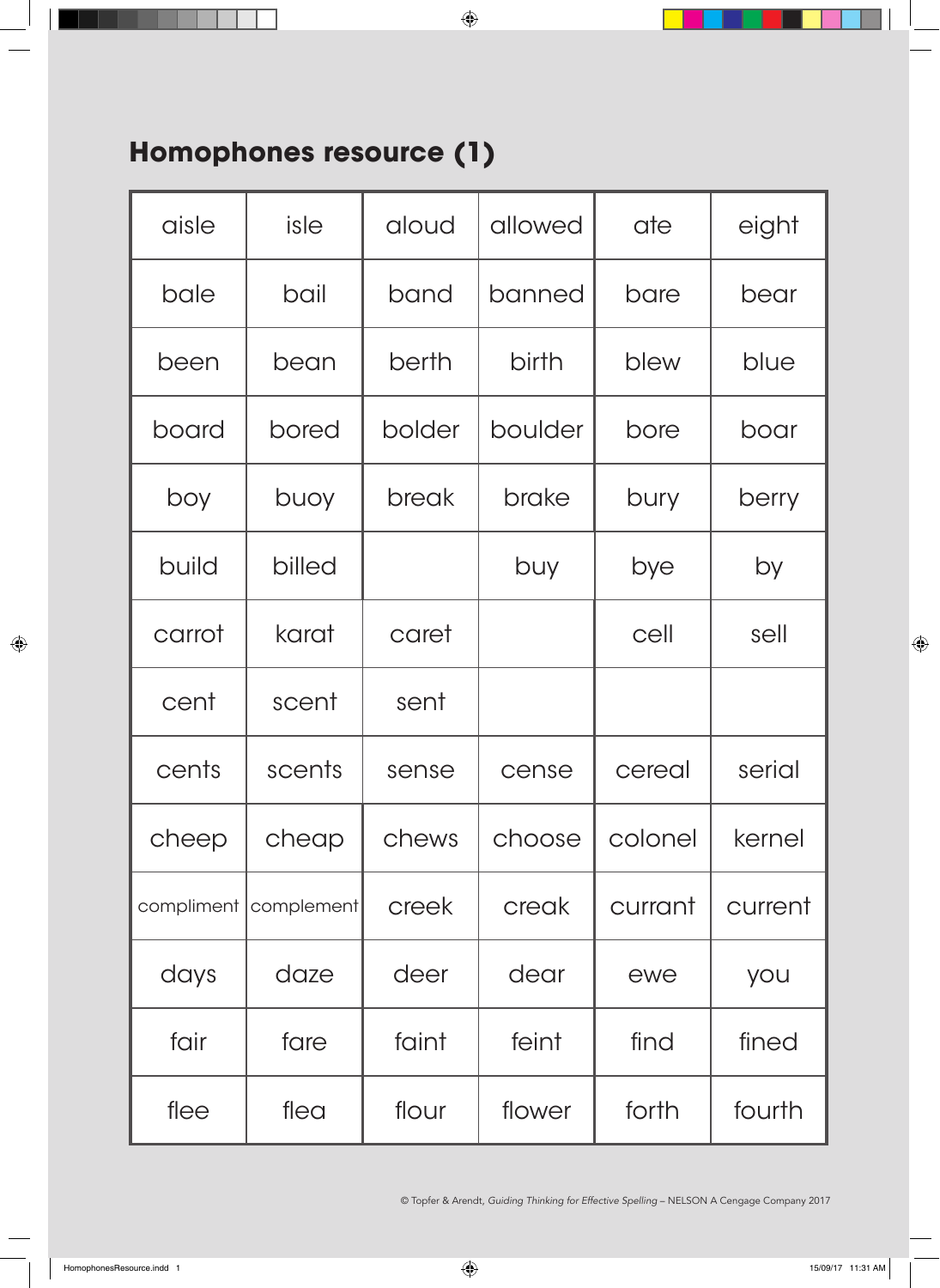## **Homophones resource (2)**

| for    | four                | fore    |          | fought  | fort   |
|--------|---------------------|---------|----------|---------|--------|
| great  | grate               | groan   | grown    | guessed | guest  |
| hare   | hair                | haul    | hall     | hear    | here   |
| heard  | herd                |         | heal     | heel    | he'll  |
| him    | hymn                | hole    | whole    | horse   | hoarse |
| lone   | loan                | leak    | leek     | made    | maid   |
| main   | mane                | mail    | male     | meet    | meat   |
| moose  | mousse              | morning | mourning | muscle  | mussel |
| need   | knead               | new     | knew     | night   | knight |
| not    | knot                | one     | won      | our     | hour   |
| pain   | pane                |         | pair     | pare    | pear   |
| passed | past                | paws    | pause    | piece   | peace  |
| plain  | plane               | poor    | pore     | paw     | pour   |
|        | principal principle |         | rain     | reign   | rein   |